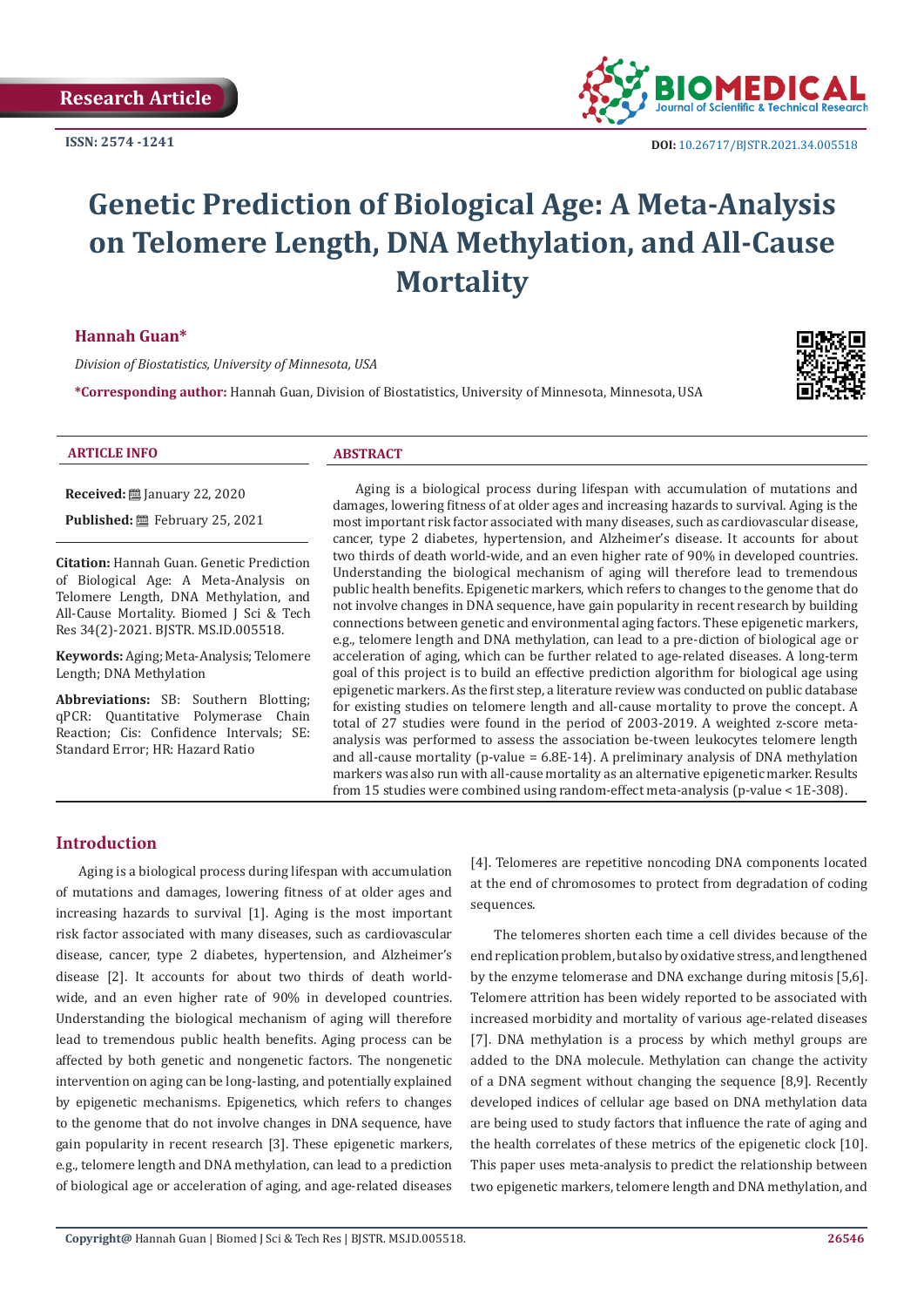all-cause mortality [11]. The telomere length meta-analysis is based on a total of 27 studies from 2003-2019. The DNA methylation meta-analysis is based on a total of 15 studies from 2000-2019. Significant association were found between telomere length and DNA methylation and all-cause mortality, suggesting an important role of epigenetic markers and aging process.

## **Materials and Methods**

The data for this project were from the PubMed database (https://www.ncbi.nlm.nih.gov/pubmed). Although mortality could be due to many causes, this study was limited to all-cause mortality. All-cause mortality does not correspond to death from a specific disease, but rather including many aging-related diseases, and can serve as a proxy to aging process [11]. The data for this project were primarily from a recent review published in 2018 [12], which included 23 studies meta-analyzed using a random-effect model. Four additional studies were found in 2018 and 2019 [13- 16]. One study (ESTHER) [14] was included in the previous metaanalysis, but the new publication expanded telomere measures from 3,566 to 9,638 participants. Therefore, the initial ESTHER results were replaced with the latest samples. When carefully examining details of individual studies, heterogeneity was observed in telomere length measurement (quantitative polymerase chain reaction (qPCR) vs Southern blotting (SB)), coding of telomere length (e.g., continuous, tertiles, quartiles, quintiles), statistical model (e.g., logistic regression, cox regression, and Mann-Whitney U test), and confounder adjustment. The individual study results were not directly comparable, and a pooled estimate for the effect size was not feasible.

In this analysis, a weighted z-score meta-analysis was used, which weighted the z-statistic from each individual study by their sample size (number of deaths). This method does not combine the effect size estimates but used z-statistic as measure

of association strength between telomere length and all-cause mortality. A similar search was conducted on the PubMed database to search for publications on DNA methylation markers and allcause mortality, using the keywords "epigenetic" and "all-cause mortality". A recent meta-analysis was found using 12 cohorts in a collaborative approach [17], where the involved research groups agreed to perform association tests between DNA methylation age and all-cause mortality using consistent modeling and share the results, either negative or positive. Three additional studies were carried out separately. Results from these 15 cohorts was combined using both fixed- and random-effect meta-analysis. Multiple formulas have been developed, based on different sets of methylation markers, to calculate "DNA methylation age". It is typically compared to chronological age to obtain a measure of age acceleration. A formula derived by Horvath [18] was selected for the meta-analysis as much as possible (14 out of 15 cohorts).

## **Data**

We introduce telomere length data and DNA methylation data that are used in the study, respectively.

#### **Telomore Length Data**

A total of 27 studies were included in the meta-analysis that reported association results between telomere length and all-cause mortality. Summary characteristics of individual studies were shown in Table 1. Individual association results were included in Figure 1, except Igari, et al. [16], which only reported association p-value instead of estimated effect size (hazard ratio, HR). When effect sizes (HRs) and their 95% confidence intervals (CIs) were available, we first converted the HR and CI into natural log, and then calculated z-score as log(HR)/SE(HR), where the standard error (SE) was estimated from log-transformed CI. The p-value reported in Igari, et al. [16] was converted into z-score from the inversequantile function of standard normal distribution.

| <b>First Author</b> | <b>Publication</b><br>Year | <b>Study Population</b>              | Country    | N    | N Death | <b>Follow-up</b><br>(Years) | <b>TL Measurement</b><br>(Cell Type) | <b>Covariates</b>                                                                                                                                                                          |
|---------------------|----------------------------|--------------------------------------|------------|------|---------|-----------------------------|--------------------------------------|--------------------------------------------------------------------------------------------------------------------------------------------------------------------------------------------|
| Cawthon             | 2003                       | Utah population                      | <b>USA</b> | 143  | 101     | 18                          | PCR (leukocytes)                     | age and sex                                                                                                                                                                                |
| Martin-R            | 2005                       | Leiden85-plus St                     | Netherlan  | 679  | 323     | 13                          | PCR (leukocytes)                     | age                                                                                                                                                                                        |
| Bischoff            | 2006                       | LSADT, D1905CS,<br><b>LDCS</b>       | Denmark    | 812  | 412     | 7.5                         | SB (leukocytes)                      | age and sex                                                                                                                                                                                |
| Bakaysa             | 2007                       | Sweden Twin<br>Registry              | Sweden     | 350  | 176     | 6.9                         | SB (leukocytes)                      | age, sex, and genetic factors                                                                                                                                                              |
| <b>Woo</b>          | 2008                       | Hongkong<br>community<br>residents   | China      | 2006 | 118     | 4                           | PCR (leukocytes)                     | age and sex                                                                                                                                                                                |
| Njajou              | 2009                       | Health ABC                           | <b>USA</b> | 3075 | 975     | 2                           | PCR (leukocytes)                     | age, race, sex, and study site                                                                                                                                                             |
| Fitzpatrick         | 2011                       | Cardiovascular<br>Health Study (CHS) | <b>USA</b> | 1136 | 468     | 6.1                         | SB (leukocytes)                      | age, sex, and race hypertension,<br>diabetes (ADA), smoking status,<br>history of coronary heart<br>disease, stroke, congestive heart<br>failure, C-reactive protein, and<br>interleukin-6 |

**Table 1:** Telomere length data.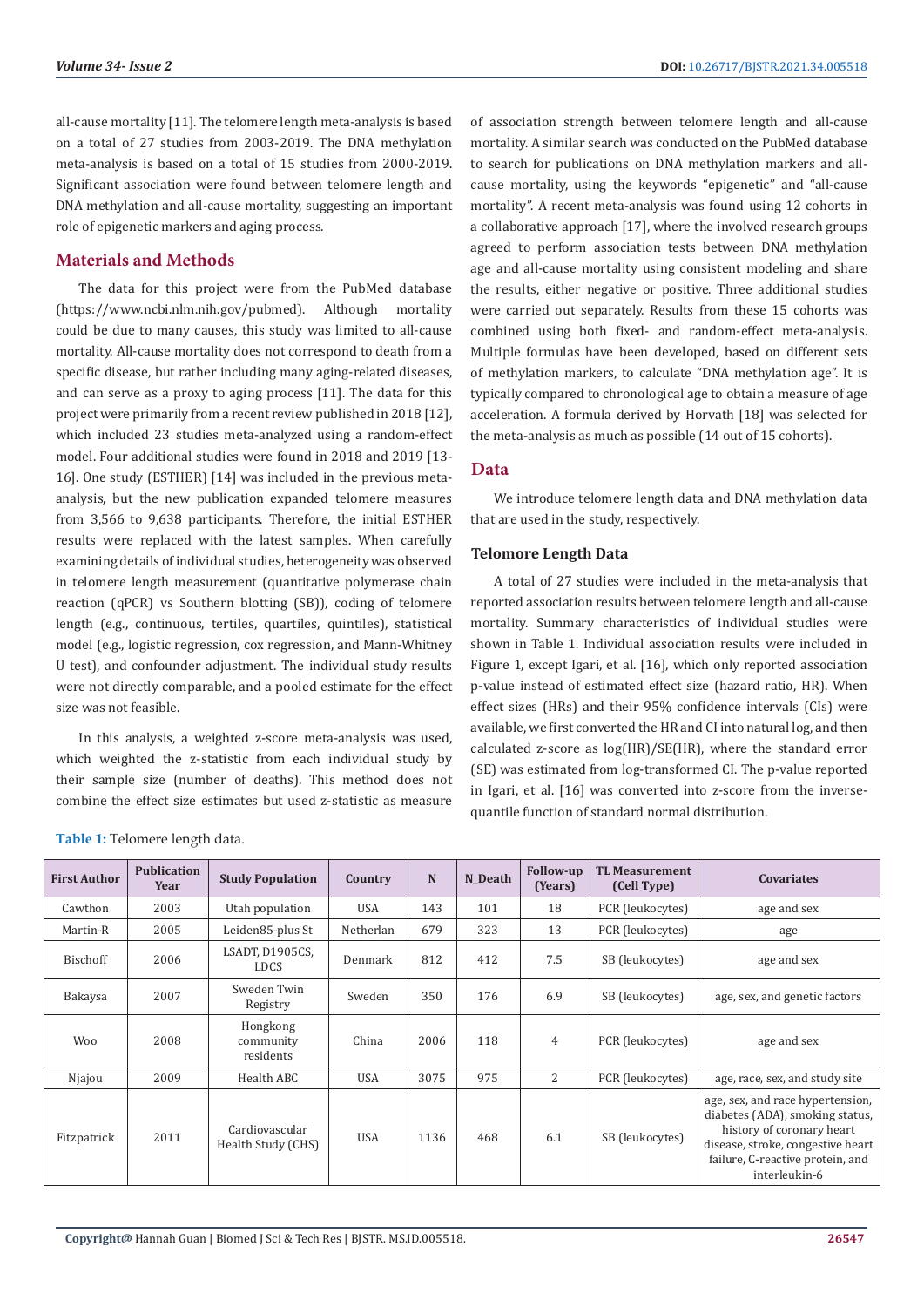| Houben                 | 2011 | Zutphen Elderly<br>Study                                                            | Netherlands | 203   | 105  | 7             | PCR (leukocytes) | age, smoking, alcohol use,<br>BMI, education, marital status,<br>physical activity, and history of<br>chronic diseases                                                                                                                                                                                                                                      |
|------------------------|------|-------------------------------------------------------------------------------------|-------------|-------|------|---------------|------------------|-------------------------------------------------------------------------------------------------------------------------------------------------------------------------------------------------------------------------------------------------------------------------------------------------------------------------------------------------------------|
| Honig                  | 2012 | Washington<br>Heights-Inwood<br><b>Community Aging</b><br>Project (WHICAP)          | <b>USA</b>  | 1983  | 863  | 9.3           | PCR (leukocytes) | baseline age, sex, ethnic<br>group, education, presence of<br>apoliporotein E e4 alleles                                                                                                                                                                                                                                                                    |
| Weischer               | 2012 | Copenhagen<br>City Heart Study,<br>Copenhagen<br><b>General Population</b><br>Study | Denmark     | 19838 | 4342 | <b>NA</b>     | PCR (leukocytes) | age, gender, education,<br>cholesterol, triglycerides, high-<br>density lipoprotein chelesterol,<br>C-reactive protein, use of<br>lipid lowering therapy, BMI,<br>hypertension, diabetes mellitus,<br>smoking, heavy alcohol intake,<br>and physical inactivity; in<br>women, also adjusted for<br>postmenopausal status and<br>hormone replacement therapy |
| Bendix1                | 2014 | MONICA1                                                                             | Denmark     | 1763  | 544  | 28            | PCR (leukocytes) | age, sex, smoking, alcohol<br>consumption, BMI, physical<br>activity                                                                                                                                                                                                                                                                                        |
|                        |      | MONICA10                                                                            |             | 2126  | 559  | 17.5          | PCR (leukocytes) | socioeconomic status, systolic<br>blood pressure, diastolic<br>blood pressure, cholesterol,<br>cardiovascular disease, self-<br>rated health, marital status                                                                                                                                                                                                |
| Deelen                 | 2014 | Leiden Longevity<br>Study (LLS)                                                     | Netherlands | 3175  | 857  | 7.56          | PCR (leukocytes) | age, sex, population<br>stratification, study-specific<br>covariates, IGF-1/IGFBP3,<br>CRP, IL-6, CMV infection and<br>lymphocyte counts                                                                                                                                                                                                                    |
| Svensson               | 2014 | MrOS                                                                                | Sweden      | 2744  | 556  | 6.0           | PCR (leukocytes) | age, MrOS site, BMI(log-<br>transformed), quarter of<br>physical activity, current<br>smoking, hypertension,<br>diabetes mellitus, serum CRP<br>(log-transformed) and apoB/<br>ApoA1 ratio                                                                                                                                                                  |
| Carty                  | 2015 | Women's Health<br>Initiative                                                        | <b>USA</b>  | 2383  | 402  | $12.7 - 13.3$ | SB (leukocytes)  | age, current smoking, BMI,<br>diabetes status, geographic<br>region, hypertensi ln(TRI) and<br>eGFR                                                                                                                                                                                                                                                         |
| Glei, et al.<br>(2015) | 2015 | 2000Social<br>Environment and<br><b>Biomarkers of Aging</b><br>Study                | China       | 942   | 283  | 10.7          | PCR (leukocytes) | sex, residence, %neutrophils,<br>%eosinophils, %basophils,<br>education, eduction × (age-<br>54), smoking status, exercise<br>frequency, driking status,<br>leukocyte count, log(IL-6), CRP,<br>sICAM-1, sE-selectin, BMI, BMI<br>squared, HbA1c, HDL, pulse<br>pressure, homocysteine, IGF-1                                                               |
| Rode                   | 2015 | Copenhagen<br>City Heart Study,<br>Copenhagen<br><b>General Population</b><br>Study | Denmark     | 64637 | 7607 | 7             | PCR (leukocytes) | age, sex, BMI, systolic blood<br>pressure, smoking status,<br>tobacco consumption, alcohol<br>consumption, physical activity,<br>and cholesterol level                                                                                                                                                                                                      |
| Marioni                | 2016 | Lothian Birth<br>Cohorts of 1921                                                    | UK          | 1334  | 415  | $6 - 11$      | PCR (leukocytes) | age, sex, and Hannum age                                                                                                                                                                                                                                                                                                                                    |
| <b>Batsis</b>          | 2018 | NHANES1999-2002                                                                     | <b>USA</b>  | 7827  | 1322 | 10            | PCR (leukocytes) | age, race, education, smoking,<br>diabetes mellitus, congestive<br>heart failure                                                                                                                                                                                                                                                                            |
| Dean                   | 2017 | HEALS, HEALS-E,<br><b>BEST</b>                                                      | Bangladesh  | 1505  | 744  | NA            | PCR (leukocytes) | age, sex, BMI, smoking,<br>urinary arsenic concentration,<br>education, land                                                                                                                                                                                                                                                                                |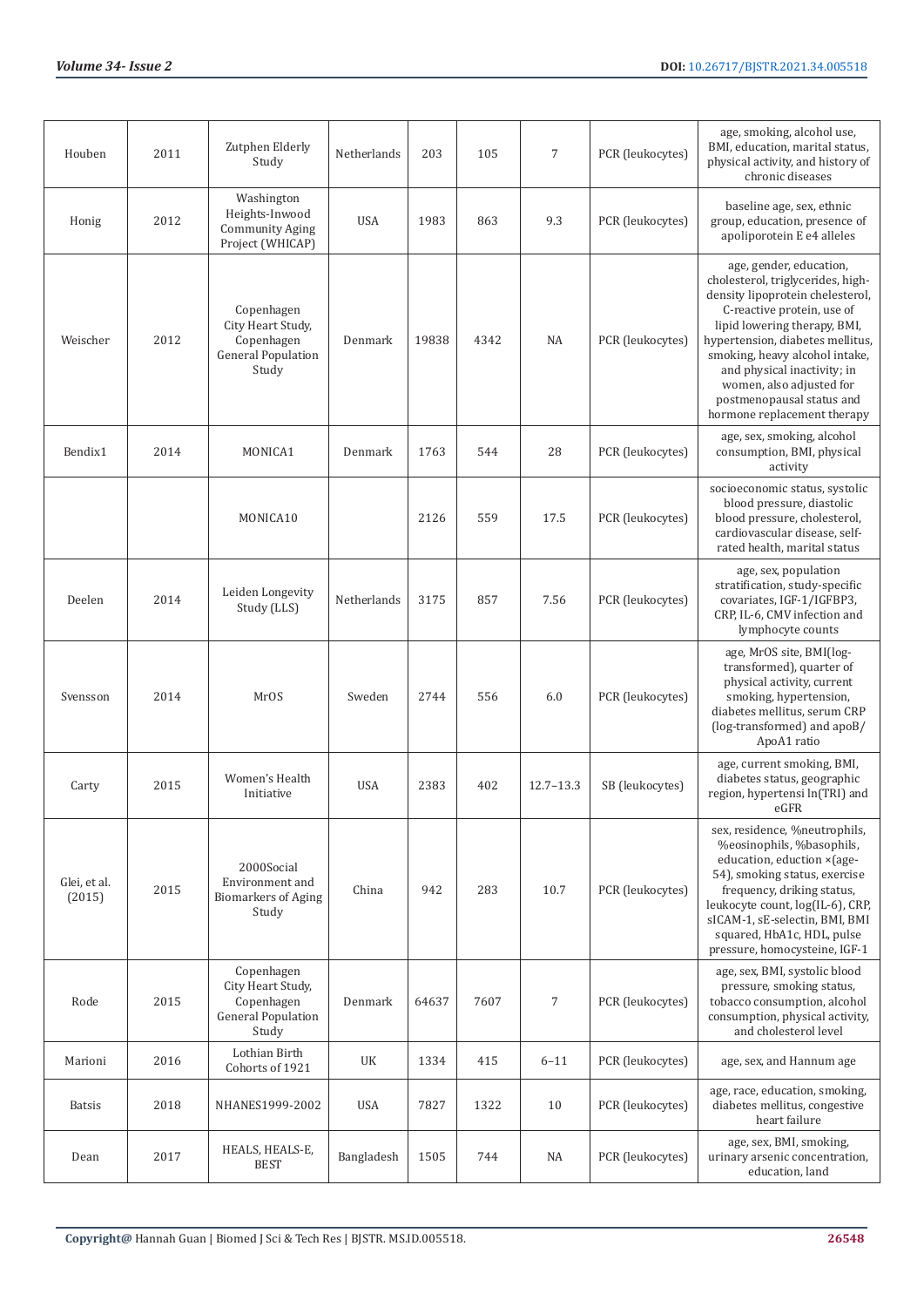| Loprinzi and<br>Loenneke | 2018 | NHANES1999-2002 | <b>USA</b> | 6611  | 408         | 10         | PCR (leukocytes) | age, age squared, gender, race-<br>ethnic status, BMI                                                                                                                                                                                                       |
|--------------------------|------|-----------------|------------|-------|-------------|------------|------------------|-------------------------------------------------------------------------------------------------------------------------------------------------------------------------------------------------------------------------------------------------------------|
| Mons                     | 2017 | <b>NHS</b>      | <b>USA</b> | 8633  | 2149        | 18.4       | PCR (leukocytes) | batch effect, age, sex (only<br>for ESTHER), smoking status<br>physical activity, alcohol<br>consumption, and education                                                                                                                                     |
| Wang                     | 2018 | <b>GENDER</b>   | Sweden     | 404   | 359         | 12.58      | PCR (leukocytes) | batch effect, age, sex, education,<br><b>BMI</b>                                                                                                                                                                                                            |
| Wang                     | 2018 | <b>SATSA</b>    | Sweden     | 473   | 238         | 8.57       | PCR (leukocytes) | batch effect, age, sex, education,<br>BMI, smoking                                                                                                                                                                                                          |
| Wang                     | 2018 | TwinGene        | Sweden     | 10727 | 1805        | 0.42       | PCR (leukocytes) | batch effect, age, sex, education,<br>BMI, smoking                                                                                                                                                                                                          |
| Wang                     | 2018 | TwinGene_MZ     | Sweden     | 479   | 115         | 11.42      | PCR (leukocytes) | batch effect, age, sex, education,<br>BMI, smoking                                                                                                                                                                                                          |
| Pusceddu                 | 2018 | LURIC           | Germany    | 3316  | 995         | 9.9        | PCR (leukocytes) | age, sex, LDL-C, HDL-C,<br>log(Triglyceride), BMI, lipid<br>lowering therapy, blood<br>pressure, diabetes, smoking,<br>CAD, log(hsCRP), eGFR                                                                                                                |
| Yuan                     | 2018 | <b>ULSAM</b>    | Sweden     | 257   | 178         | $7.4 + G6$ | PCR (leukocytes) | age, BMI, smoking, alcohol<br>intake, physical activity,<br>education, treatments of<br>hypertension, type-2-diabetes,<br>and dyslipidemia as well as<br>self-reported type-2-diabetes,<br>and previous diagnosis of<br>cardiovascular disease or<br>cancer |
| Schöttker                | 2018 | <b>ESTHER</b>   | Germany    | 9638  | $2204 + F6$ | 14.3       | PCR (leukocytes) | age, sex, body mass index,<br>education, smoking behavior,<br>physical activity, history of<br>cancer, history of CVD, batch                                                                                                                                |
| Igari                    | 2019 | Takahata        | Japan      | 81    | 32          | 11         | SB (leukocytes)  | Mann-Whitney U test                                                                                                                                                                                                                                         |

## **DNA Methylation Data**

A total of 15 studies were included in the meta-analysis that reported association results between DNA methylation and allcause mortality. Summary characteristics of individual studies were shown in Table 2. There were a total of 16,939 participants with 3,634 deaths. Most of the studies were on whites, except two on blacks and one on Hispanic. Results from these 15 cohorts was combined using both fixed- and random-effect meta-analysis. Multiple formulas have been developed, based on different sets of methylation markers, to calculate "DNA methylation age". It is typically compared to chronological age to obtain a measure of age acceleration. A formula derived by Horvath [18] was selected for the meta-analysis as much as possible (14 out of 15 cohorts).

**Table 2:** DNA methylation data.

| Cohort           | Ethnic   | N     | N Death | <b>Follow-up</b> | Age           | <b>HR</b> | LL.   | <b>UL</b> |
|------------------|----------|-------|---------|------------------|---------------|-----------|-------|-----------|
| WHI              | White    | 995   | 309     | 15.4 (14.0-16.4) | 68 (65-72)    | 0.999     | 0.975 | 1.024     |
| WHI              | Black    | 675   | 176     | 15.4 (13.7-16.5) | $62(57-67)$   | 1.013     | 0.989 | 1.038     |
| WHI              | Hispanic | 431   | 78      | 15.2 (14.1-16.3) | $61(56-67)$   | 1.204     | 0.968 | 1.083     |
| LBC 1921         | White    | 445   | 312     | $10.2(6.2-12.9)$ | 79 (78-79)    | 1.209     | 1.011 | 1.047     |
| LBC 1936         | White    | 919   | 106     | $7.5(6.9-8.4)$   | 69 (68-70)    | 1.011     | 0.984 | 1.038     |
| <b>NAS</b>       | White    | 647   | 221     | $11.6(8.6-12.9)$ | 72 (68-77)    | 0.991     | 0.965 | 1.017     |
| ARIC             | Black    | 2,768 | 1,075   | 20.3 (14.3-21.4) | 57 (52-62)    | 1.012     | 0.999 | 1.026     |
| <b>FHS</b>       | White    | 2,614 | 236     | $6.2$ (5.6-6.9)  | 66 (60-73)    | 1.036     | 1.004 | 1.069     |
| KORA             | White    | 1,257 | 42      | $4.4(4.0-4.8)$   | $61(54-68)$   | 1.003     | 0.931 | 1.081     |
| <b>InCHIANTI</b> | White    | 506   | 91      | 15.0 (14.6-15.5) | $67(57-73)$   | 1.038     | 0.992 | 1.085     |
| Rotterdam        | White    | 710   | 32      | $5.6(5.3-5.8)$   | 58 (54-62)    | 1.03      | 0.966 | 1.097     |
| <b>BLSA</b>      | White    | 317   | 26      | $5.3(4.0-6.6)$   | 66 (58-73)    | 1.143     | 1.05  | 1.244     |
| <b>ESTHER</b>    | White    | 1862  | 602     | NA               | $62.5(48-75)$ | 1.23      | 1.1   | 1.38      |
| Wolf             | White    | 241   | 17      | $3.42(0.28-6.9)$ | 52.6 (23-72)  | 1.13      | 1.01  | 1.26      |
| <b>JHS</b>       | White    | 1747  | 281     | <b>NA</b>        | NA            | 1.036     | 1.011 | 1.062     |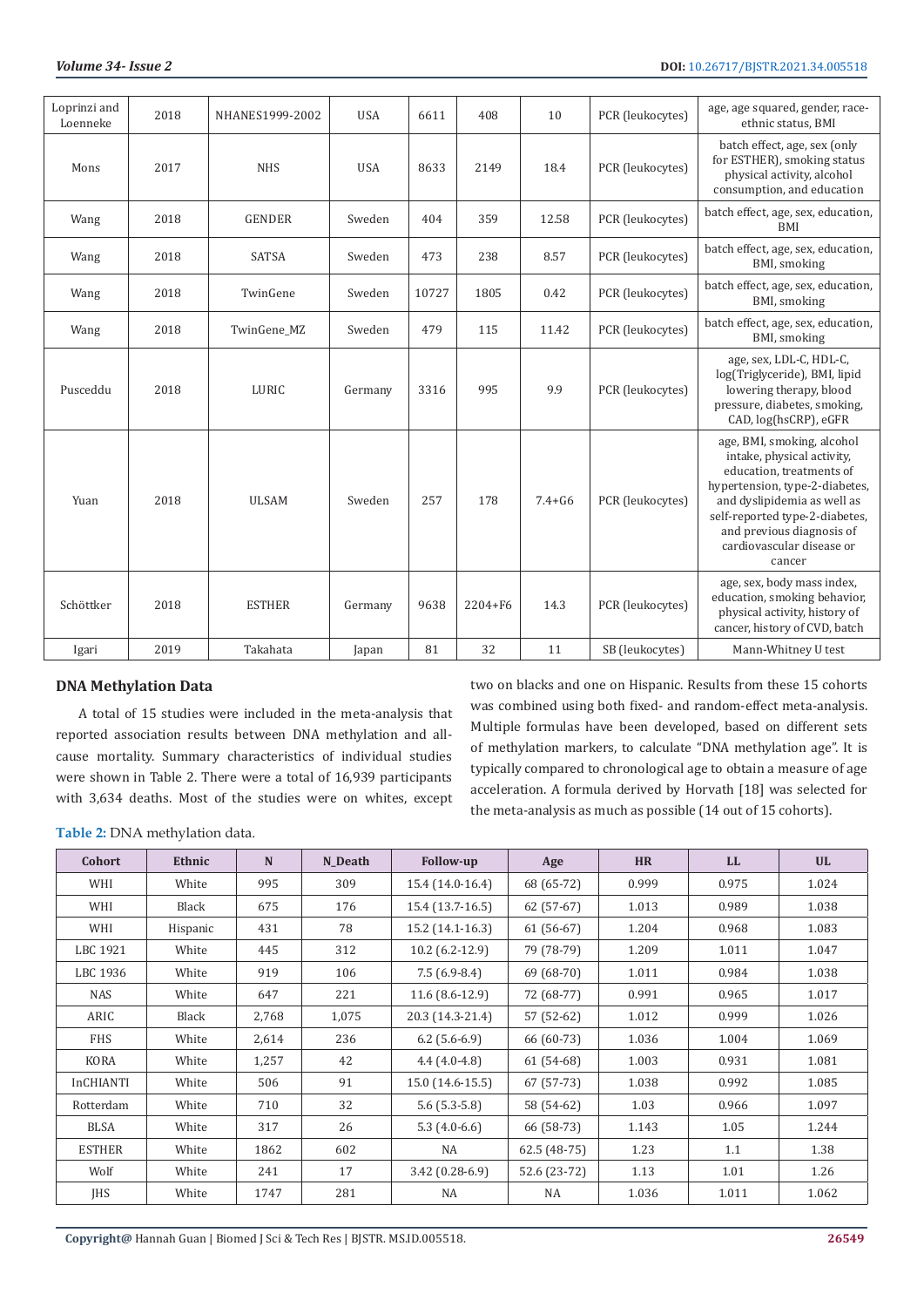## **Results**

We report telomere length results and DNA methylation results, respectively.

## **Telomore Length Results**

Twenty-six of the 27 studies reported estimated effect size as odds ratio or hazard ratio between reduced telomere length and all-cause mortality. Given heterogeneity among these studies, a pooled estimate did not have a direct interpretation. A forest plot (Figure 1) was generated to show individual association results, but only for demonstration purpose. A weighted z-score method was used for meta-analysis. A significant association was observed between telomere length and all-cause mortality (combined z = 7.49,  $p = 6.75E-14$ .

| Study                                   |                     | u      |
|-----------------------------------------|---------------------|--------|
| Ю                                       | ES (95% CI)         | Weight |
| Houben                                  | 0.67 (0.39, 1.15)   | 0.29   |
| Woo                                     | 0.89(0.49, 1.64)    | 0.13   |
| Bendix                                  | 0.95 (0.86, 1.06)   | 4.19   |
| Carty                                   | 0.99 (0.84, 1.17)   | 1.54   |
| Martin-Rusz                             | 1.00 (0.91, 1.09)   | 5.58   |
| Najou                                   | 1.00 (0.88, 1.13)   | 2.68   |
| STR TwinGene 14Z                        | 1.01 (0.82, 1.24)   | 0.95   |
| Mons                                    | 1.00 (0.85, 1.18)   | 1.54   |
| Svensson                                | 1.04 (0.95, 1.15)   | 4.19   |
| Deelen                                  | 1.06 (0.98, 1.14)   | 6.55   |
| Gei                                     | 1.08 (1.00, 1.16)   | 6.55   |
| <b>Bischoff</b>                         | 1.09 (0.97, 1.22)   | 2.68   |
| Rode                                    | 1.10(1.07, 1.14)    | 34.24  |
| Marioni                                 | 1.11 (1.00, 1.23)   | 3.17   |
| STR SATSA                               | 1.14 (0.95, 1.36)   | 1.00   |
| STR: TwnGene                            | 1.14(1.07, 1.21)    | 8.56   |
| <b>STR GENDER</b>                       | 1.15 (1.00, 1.33)   | 1.54   |
| Dean                                    | 1.16 (1.04, 1.30)   | 2.48   |
| Fitzpatrick                             | 1.19 (1.06, 1.34)   | 214    |
| Honig                                   | 1.24 (1.14, 1.34)   | 4.19   |
| Bahsis                                  | 1.24 (1.14, 1.34)   | 4.19   |
| <b>Cavthon</b>                          | 1.48 (1.13, 1.92)   | 0.27   |
| Bakaysa                                 | 1.53 (1.12, 2.08)   | 0.58   |
| Schotker                                | 1.44 (1.11, 1.87)   | 0.29   |
| Yuan                                    | $+1.71(1.27, 2.29)$ | 0.16   |
| Pusceddu                                | 1.07 (0.89, 1.29)   | 1.07   |
| Overall (I-squared = 59.8%, p = 0.000). | 1.10 (1.08, 1.12)   | 100.00 |
| $-2.29$                                 | 2.29<br>۴           |        |

#### Figure 1: Forest plot of telomere length and all-cause mortality.

We further restricted analysis into different ethnic groups. There were 23 studies conducted in European countries or United States. The combined z-score was  $6.85$  (p =  $7.34E-12$ ). Another 3 studies were based on Eastern Asian population (specifically, China and Japan). Although the sample sizes were much smaller in these 3 studies compared to many Europe- or US-based studies, their

results still yielded a combined z-score of 3.56 (p-value = 0.0004). Therefore, the telomere length was significantly associated with all-cause mortality in both of the two ethnic groups. Although not appropriate due to the inconsistent effect size estimates, we still applied a funnel analysis to diagnosis potential publication bias, in which negative/insignificant findings would be less likely to publish.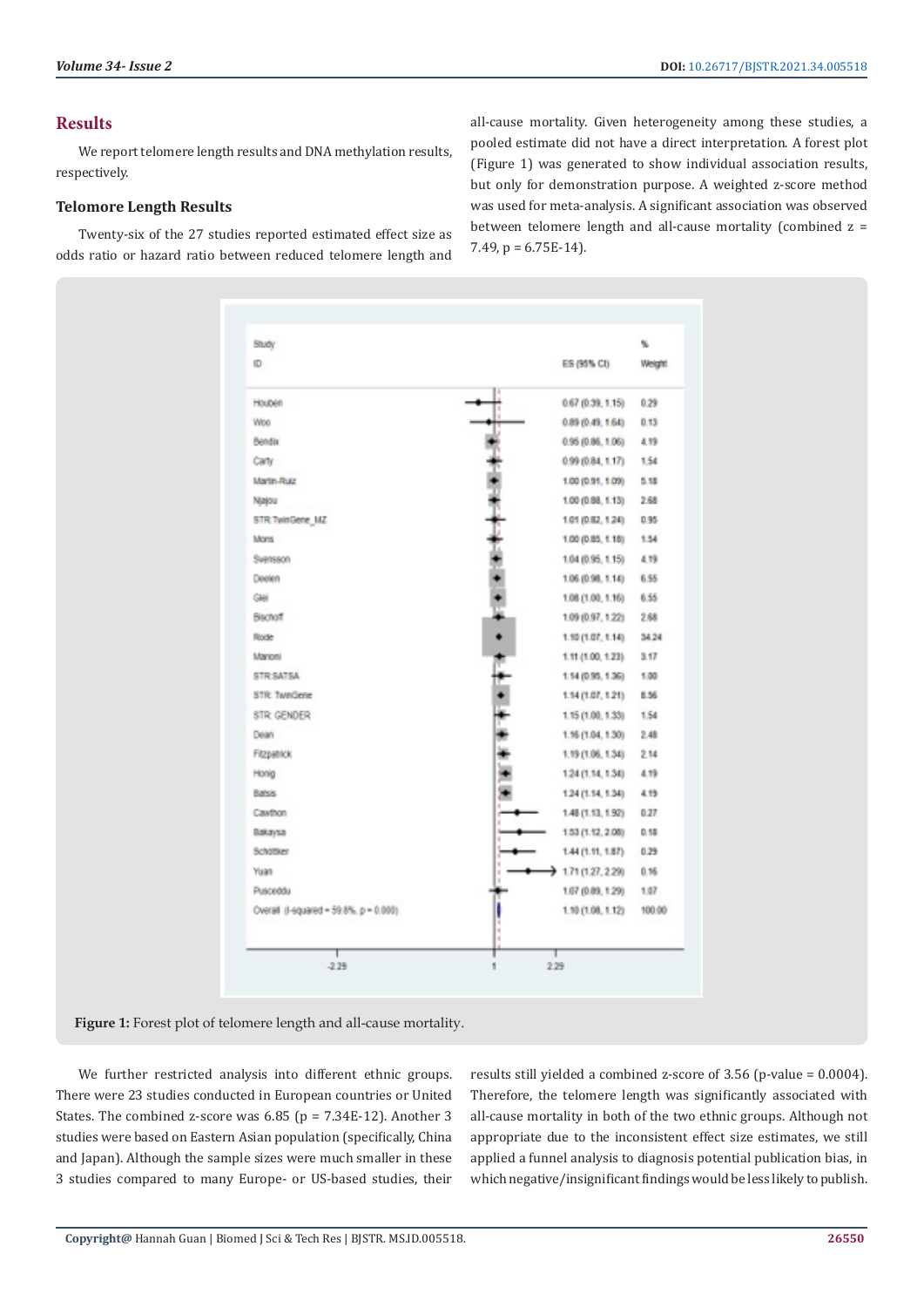The funnel plot (Figure 2) did not suggest any obvious publication bias, with most of the studies being inside of the confidence interval (the "funnel").





#### **DNA Methylation Results**





Results from 15 independent cohorts (2014-2019) were combined first using fixed-effects meta-analysis. However, moderate heterogeneity has been observed among the results (Figure 3, heterogeneity test p-value = 0.022). A random-effect meta-analysis was therefore carried out to account for this heterogeneity. A combined effect size was estimated for 2.2% higher risk of death per 1-year age acceleration (DNA methylation age minus chronological age) (z-statistic =  $153.3$ , p <  $1E-308$ ). As most of the studies (12 out 15) were conducted in a collaborative manner, where both negative and positive results were shared, significant publication bias was not expected. When we limited our analysis to whites only (12 studies), we still observed significant p-value for the heterogeneity test (p-value = 0.002). Random-effect meta-analysis gave an estimate of 2.1% higher risk per 1-year age acceleration ( $z$ -statistic = 109.6,  $p < 1E-308$ ).

## **Conclusion and Discussion**

In this project, we carried out an extensive literature review on epigenetic markers and ageing. Using a meta-analysis approach, we observed significant association between telomere length, a well-known epigenetic marker, and all-cause mortality as a proxy for ageing, from a total of 27 individual studies. Subgroup analysis also con-firmed the association in both European/US and Eastern Asian populations. Similar finding was observed between DNA methylation and mortality, using a meta-analysis of 15 individual cohorts. These suggest an important role of epigenetic markers and aging process. One limitation of the project was the lack of original data. Although meta-analysis is a power method to combine results from multiple studies, these results in our analysis were heterogeneous in terms of telomere length measurement (PCR vs SB), coding of variable (continuous vs categorical), and covariates controlled for, etc. We had to choose a less powerful statistical method (weighted z-score) instead of a random-/fixed-effects regression method to obtain robust results.

Besides telomere length, other epigenetic markers have also been reported for association with ageing. For example, Zhang, et al. identified significant association be-tween DNA methylation score and all-cause mortality. Schöttker, et al. [14] compared various epigenetic markers, including telomere length, DNA methylation predicted age, 8-isoprostane levels, and 25(OH)D levels, on their association with all-cause mortality. In their joint model of these epigenetic markers, telomere length showed significant association while DNA methylation predicted age did not. In contrast, Gao, et al. [19] showed significant association between DNA methylation age and all-cause mortality after controlling for telomere length. Because DNA methylation is prevalent on the DNA sequence with millions of methylation markers, it potentially provides a stronger prediction tool than telomere length for aging. DNA methylation data are also easily accessible through public databases, allowing more complicated modeling approaches than meta-analysis. My next step will focus on DNA methylation on its relationship with the ageing process.